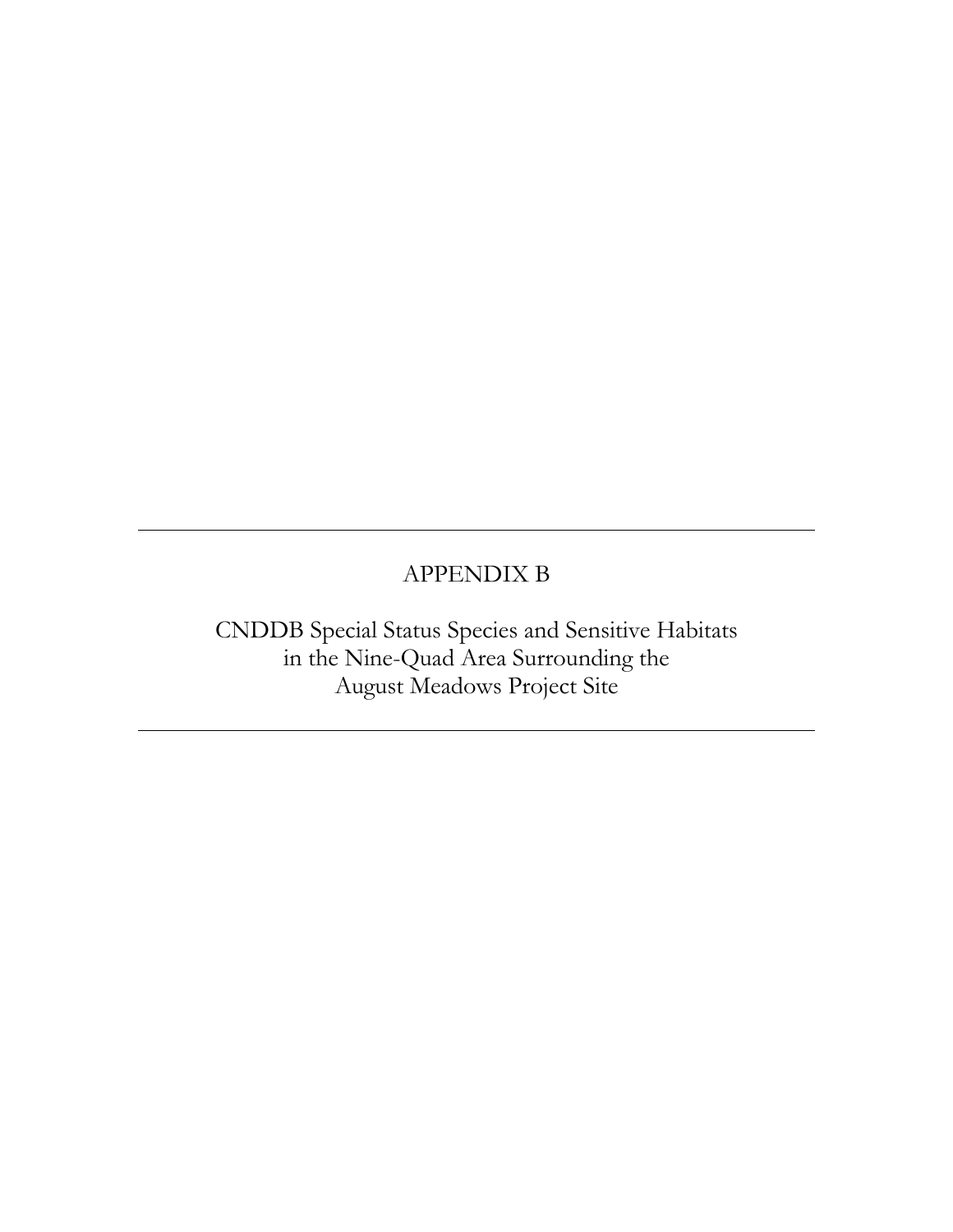## CNDDB Special Status Species and Sensitive Habitats in the Nine-Quad Area Surrounding the August Meadows Project Site

| Scientific Name                       | Common Name                      | Federal<br>Status | <b>State Status</b> | <b>CDFW</b><br>Status <sup>1</sup> | <b>CNPS</b> Rare<br>Plant Rank <sup>2</sup> |  |  |
|---------------------------------------|----------------------------------|-------------------|---------------------|------------------------------------|---------------------------------------------|--|--|
| <b>PLANTS</b>                         |                                  |                   |                     |                                    |                                             |  |  |
| Astragalus tener var. tener           | alkali milk-vetch                | None              | None                |                                    | 1B.2                                        |  |  |
| Atriplex cordulata var. cordulata     | heartscale                       | None              | None                |                                    | 1B.2                                        |  |  |
| Atriplex depressa                     | brittlescale                     | None              | None                |                                    | 1B.2                                        |  |  |
| Atriplex minuscula                    | lesser saltscale                 | None              | None                |                                    | 1B.1                                        |  |  |
| Atriplex persistens                   | vernal pool smallscale           | None              | None                |                                    | 1B.2                                        |  |  |
| Atriplex subtilis                     | subtle orache                    | None              | None                |                                    | 1B.2                                        |  |  |
| Calycadenia hooveri                   | Hoover's calycadenia             | None              | None                |                                    | 1B.3                                        |  |  |
| Castilleja campestris var. succulenta | succulent owl's-clover           | Threatened        | Endangered          |                                    | 1B.2                                        |  |  |
| Chloropyron molle ssp. hispidum       | hispid salty bird's-beak         | None              | None                |                                    | 1B.1                                        |  |  |
| Eryngium racemosum                    | Delta button-celery              | None              | Endangered          |                                    | 1B.1                                        |  |  |
| Eryngium spinosepalum                 | spiny-sepaled button-celery      | None              | None                |                                    | 1B.2                                        |  |  |
| Euphorbia hooveri                     | Hoover's spurge                  | Threatened        | None                |                                    | 1B.2                                        |  |  |
| Extriplex joaquinana                  | San Joaquin spearscale           | None              | None                |                                    | 1B.2                                        |  |  |
| Lasthenia chrysantha                  | alkali-sink goldfields           | None              | None                |                                    | 1B.1                                        |  |  |
| Lasthenia glabrata ssp. coulteri      | Coulter's goldfields             | None              | None                |                                    | 1B.1                                        |  |  |
| Lepidium latipes var. heckardii       | Heckard's pepper-grass           | None              | None                |                                    | 1B.2                                        |  |  |
| Monardella leucocephala               | Merced monardella                | None              | None                |                                    | 1A                                          |  |  |
| Navarretia prostrata                  | prostrate vernal pool navarretia | None              | None                |                                    | 1B.2                                        |  |  |
| Neostapfia colusana                   | Colusa grass                     | Threatened        | Endangered          |                                    | 1B.1                                        |  |  |
| Orcuttia inaequalis                   | San Joaquin Valley Orcutt grass  | Threatened        | Endangered          |                                    | 1B.1                                        |  |  |
| Orcuttia pilosa                       | hairy Orcutt grass               | Endangered        | Endangered          |                                    | 1B.1                                        |  |  |
| Puccinellia simplex                   | California alkali grass          | None              | None                |                                    | 1B.2                                        |  |  |
| Sagittaria sanfordii                  | Sanford's arrowhead              | None              | None                |                                    | 1B.2                                        |  |  |
| Trichocoronis wrightii var. wrightii  | Wright's trichocoronis           | None              | None                |                                    | 2B.1                                        |  |  |
| Tuctoria greenei                      | Greene's tuctoria                | Endangered        | Rare                |                                    | 1B.1                                        |  |  |

<sup>1</sup> See legend at end of table.

<sup>2</sup> See legend at end of table.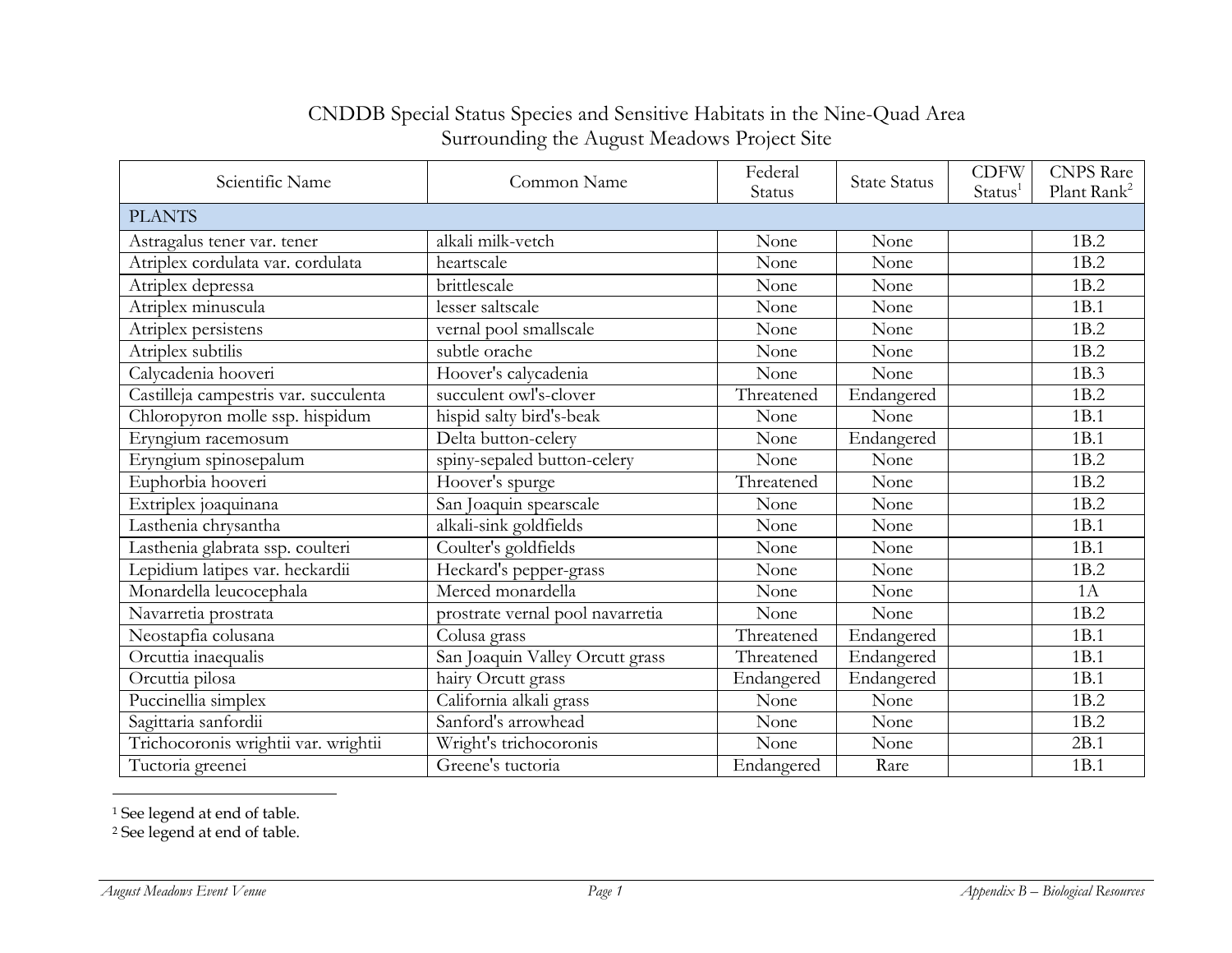| Scientific Name                   | Common Name                                            | Federal    | <b>State Status</b> | <b>CDFW</b>         | <b>CNPS</b> Rare        |
|-----------------------------------|--------------------------------------------------------|------------|---------------------|---------------------|-------------------------|
|                                   |                                                        | Status     |                     | Status <sup>1</sup> | Plant Rank <sup>2</sup> |
| <b>AMPHIBIANS</b>                 |                                                        |            |                     |                     |                         |
| Ambystoma californiense pop. 1    | California tiger salamander - central<br><b>CA DPS</b> | Threatened | Threatened          | <b>WL</b>           |                         |
| Spea hammondii                    | western spadefoot                                      | None       | None                | <b>SSC</b>          |                         |
| <b>BIRDS</b>                      |                                                        |            |                     |                     |                         |
| Agelaius tricolor                 | tricolored blackbird                                   | None       | Threatened          | SSC                 |                         |
| Ardea alba                        | great egret                                            | None       | None                |                     |                         |
| Ardea herodias                    | great blue heron                                       | None       | None                |                     |                         |
| Branta hutchinsii leucopareia     | cackling (= Aleutian Canada) goose                     | Delisted   | None                | <b>WL</b>           |                         |
| Buteo swainsoni                   | Swainson's hawk                                        | None       | Threatened          |                     |                         |
| Lanius ludovicianus               | loggerhead shrike                                      | None       | None                | SSC                 |                         |
| Vireo bellii pusillus             | least Bell's vireo                                     | Endangered | Endangered          |                     |                         |
| <b>FISH</b>                       |                                                        |            |                     |                     |                         |
| Mylopharodon conocephalus         | hardhead                                               | None       | None                | <b>SSC</b>          |                         |
| Oncorhynchus mykiss irideus       | steelhead - Central Valley DPS                         | Threatened | None                |                     |                         |
| <b>INSECTS</b>                    |                                                        |            |                     |                     |                         |
| Bombus caliginosus                | obscure bumble bee                                     | None       | None                |                     |                         |
| Bombus crotchii                   | Crotch bumble bee                                      | None       | Candidate           |                     |                         |
|                                   |                                                        |            | Endangered          |                     |                         |
| Desmocerus californicus dimorphus | valley elderberry longhorn beetle                      | Threatened | None                |                     |                         |
| Lytta molesta                     | molestan blister beetle                                | None       | None                |                     |                         |
| <b>CRUSTACEANS</b>                |                                                        |            |                     |                     |                         |
| Branchinecta conservatio          | Conservancy fairy shrimp                               | Endangered | None                |                     |                         |
| Branchinecta longiantenna         | longhorn fairy shrimp                                  | Endangered | None                |                     |                         |
| Branchinecta lynchi               | vernal pool fairy shrimp                               | Threatened | None                |                     |                         |
| Branchinecta mesovallensis        | midvalley fairy shrimp                                 | None       | None                |                     |                         |
| Lepidurus packardi                | vernal pool tadpole shrimp                             | Endangered | None                |                     |                         |
| Linderiella occidentalis          | California linderiella                                 | None       | None                |                     |                         |
| <b>MAMMALS</b>                    |                                                        |            |                     |                     |                         |
| Antrozous pallidus                | pallid bat                                             | None       | None                | <b>SSC</b>          |                         |
| Corynorhinus townsendii           | Townsend's big-eared bat                               | None       | None                | SSC                 |                         |
| Dipodomys heermanni dixoni        | Merced kangaroo rat                                    | None       | None                |                     |                         |